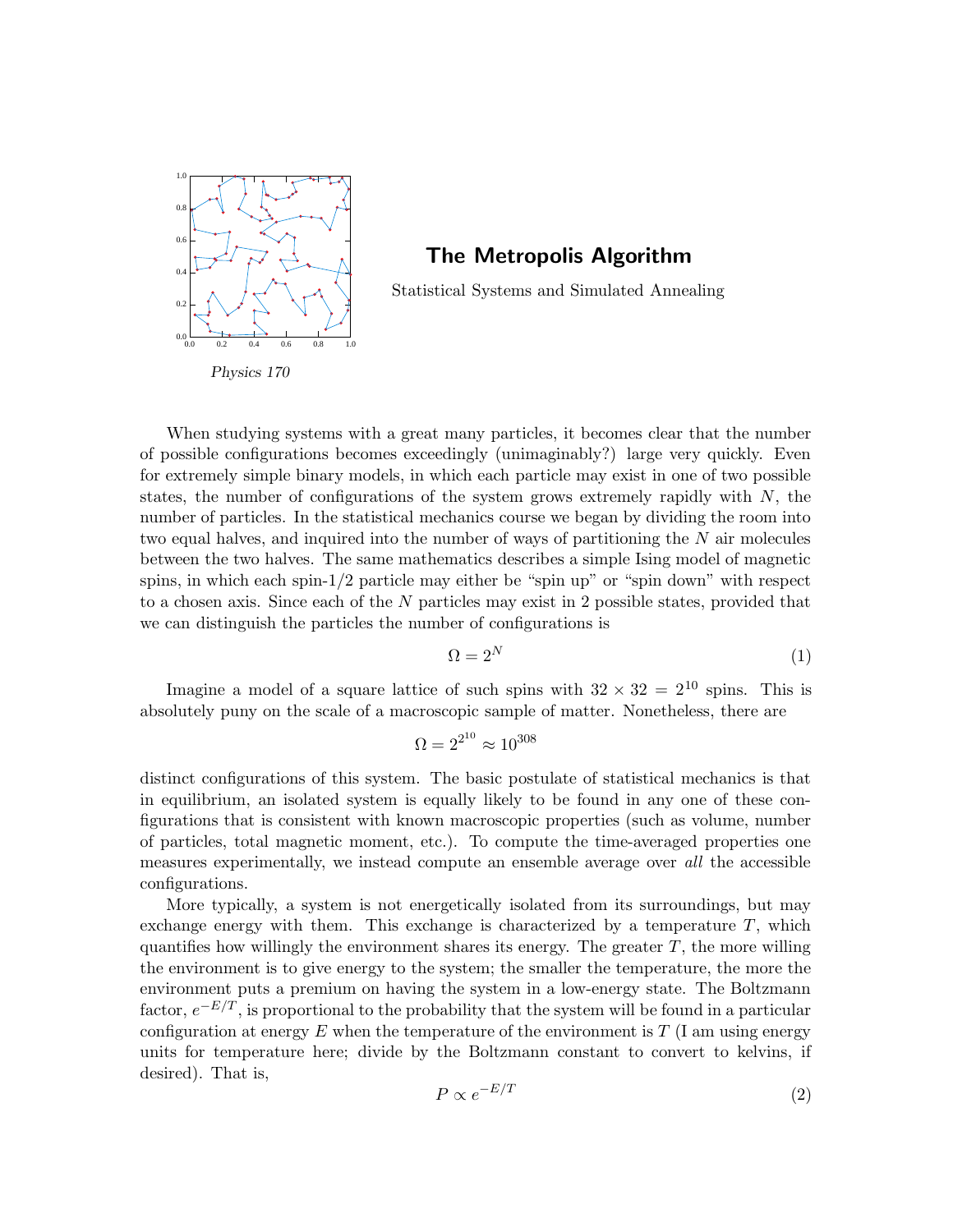To study a model of a thermal system, it is hopeless to imagine investigating each configuration, or to average over all of them, unless we can manage the sums analytically. When the particles don't interact with one another, we can indeed manage the sums analytically; this describes spins in an external magnetic field, ideal gases, black body radiation, lattice vibrations, and a few other simple systems. When the particles do interact to an appreciable extent, we can almost never perform the sums analytically. We have no choice but to seek an approximation, either analytically or numerically.

### A Numerical Approach

The Metropolis algorithm is based on the notion of detailed balance that describes equilibrium for systems whose configurations have probability proportional to the Boltzmann factor. We seek to sample the space of possible configurations in a thermal way; that is, in a way that agrees with Eq. [\(2\)](#page-0-0). We accomplish this by exploring possible transitions between configurations.

Consider two configurations  $A$  and  $B$ , each of which occurs with probability proportional to the Boltzmann factor. Then

<span id="page-1-1"></span>
$$
\frac{P(A)}{P(B)} = \frac{e^{-E_A/T}}{e^{-E_B/T}} = e^{-(E_A - E_B)/T}
$$
\n(3)

The nice thing about forming the ratio is that it converts relative probabilities involving an unknown proportionality constant (called the inverse of the partition function), into a pure number. In a seminal paper of  $1953$  $1953$ ,<sup>1</sup> Metropolis *et al.* noted that we can achieve the relative probability of Eq. [\(3\)](#page-1-1) in a simulation by proceeding as follows:

- 1. Starting from a configuration  $A$ , with known energy  $E_A$ , make a change in the configuration to obtain a new (nearby) configuration B.
- 2. Compute  $E_B$  (typically as a small change from  $E_A$ .
- 3. If  $E_B < E_A$ , assume the new configuration, since it has lower energy (a desirable thing, according to the Boltzmann factor).
- 4. If  $E_B > E_A$ , accept the new (higher energy) configuration with probability  $p =$  $e^{-(E_B-E_A)/T}$ . This means that when the temperature is high, we don't mind taking steps in the "wrong" direction, but as the temperature is lowered, we are forced to settle into the lowest configuration we can find in our neighborhood.

If we follow these rules, then we will sample points in the space of all possible configurations with probability proportional to the Boltzmann factor, consistent with the theory of equilibrium statistical mechanics. We can compute average properties by summing them along the path we follow through possible configurations.

The hardest part about implementing the Metropolis algorithm is the first step: how to generate "useful" new configurations. How to do this depends on the problem. As an illustration, let's consider that classic of computer science, The Traveling Salesperson.

<span id="page-1-0"></span><sup>&</sup>lt;sup>1</sup> N. Metropolis, A.W. Rosenbluth, M.N. Rosenbluth, A.H. Teller, and E. Teller, *J. Chem. Phys.* 21 (1953) 1087-1092.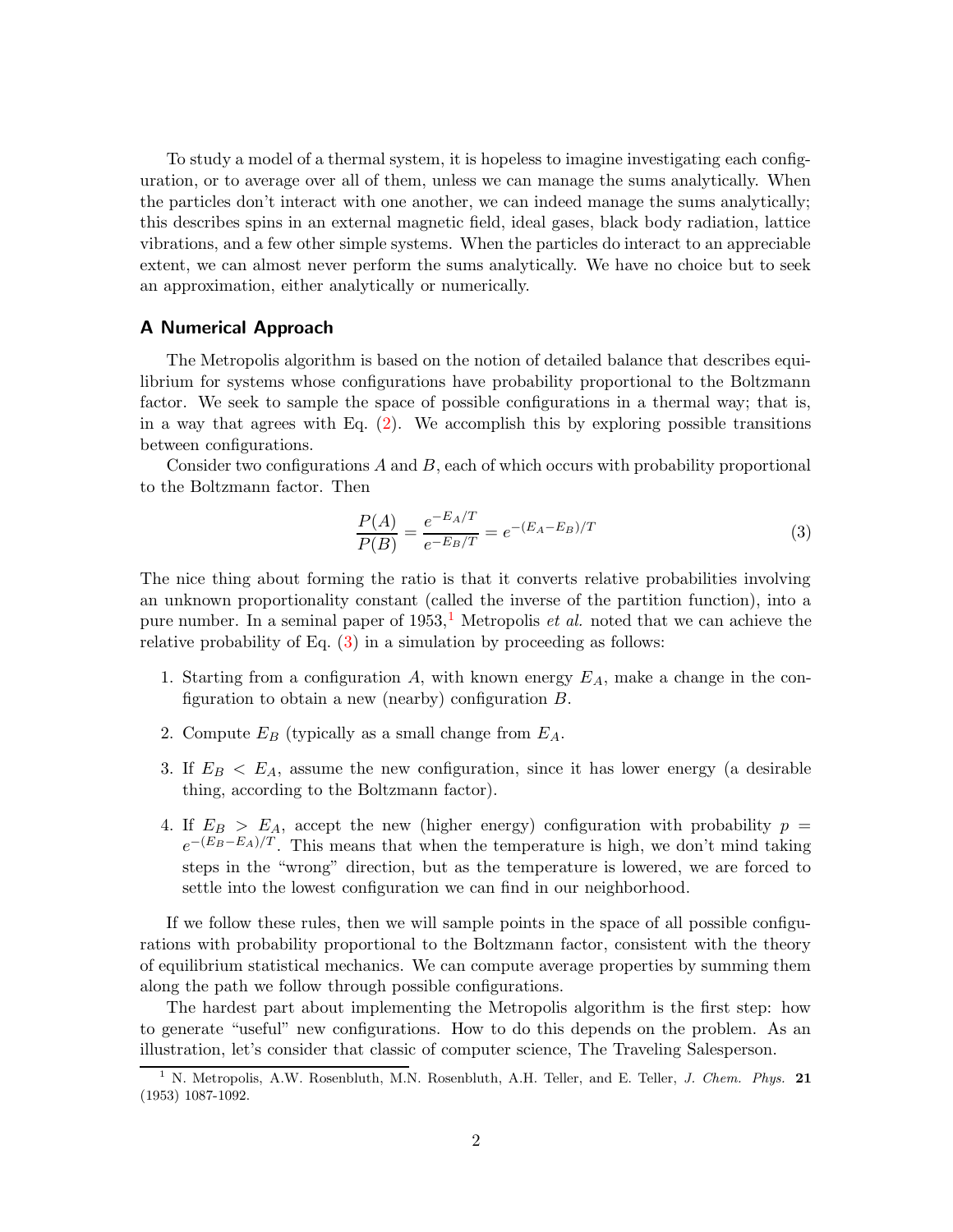#### The Traveling Salesperson

A traveling salesperson must visit  $N$  cities once and only once, returning to home base at the end of the journey. What is the optimal route she must take? "Optimal" depends on your priorities, but for simplicity I will take optimal to mean that the total distance traveled is minimized. More realistically, it might mean that some combination of flight time and cost is minimized.

In physical terms, we seek the ground state of a complicated system. That is, we would like to find the minimum energy configuration (or in this case, itinerary).

How many itineraries are there? For  $N$  cities, including the salesperson's home base, there are  $(N-1)!$  possible paths that visit each city only once:  $N-1$  choices for the first city,  $N-2$  for the next, etc. For  $N=10$  cities, this is not too bad: only 362,880. It wouldn't be too expensive to have the computer grind through each of them. However, the factorial functions grows *very* rapidly with its argument. Stirling's approximation (in simple form),

$$
n! \approx n^n e^{-n} \tag{4}
$$

shows that the factorial increases faster than exponentially, and we can use it to show that for  $n = 20$ ,  $n! \approx 2 \times 10^{17}$ . For a massively parallel system running 100 teraflops, this still takes hours. For  $n = 40$ , forget about it.

We will look for a solution to the traveling salesperson problem by analogy with the physical process of annealing.[2](#page-2-0) Metals, semicondutors, and glasses are often filled with undesirable structural imperfections because of their thermal history or various mechanical process to which they have been subjected. Annealing them by raising their temperature significantly for a period of time, and gradually cooling provides a way to remove much of this damage. While hot, the atoms are more mobile and able to move out of high-energy metastable states to find lower-energy equilibrium states. As the temperature cools, they settle (ideally) into their lowest energy configuration, producing a perfect crystal.

In the salesperson problem, the path length L plays the role of energy, and the temperature parameter has the dimensions of a length. We will investigate its application by placing N dots at random within the unit square, as shown in Fig. [1,](#page-2-1) and seeking the path through all  $N$  cities that minimizes the total length L.



<span id="page-2-1"></span>Figure 1: The traveling salesperson problem with  $N = 40$  cities. The salesperson must visit each city once and only once, returning to her home town at the end. The indicated path reflects the order in which the cities were randomly placed.

The results of a simulated annealing solution to the traveling salesperson problem with  $N = 50$  is shown in Fig. [2.](#page-3-0) Each of the two "best" configurations was found after ap-

<span id="page-2-0"></span><sup>&</sup>lt;sup>2</sup>Kirkpatrick *et al.* were the first workers to apply the Metropolis algorithm to problems of function minimization. See, Kirkpatrick, S., Gerlatt, C. D. Jr., and Vecchi, M.P., "Optimization by Simulated Annealing," Science 220 (1983) 671-680.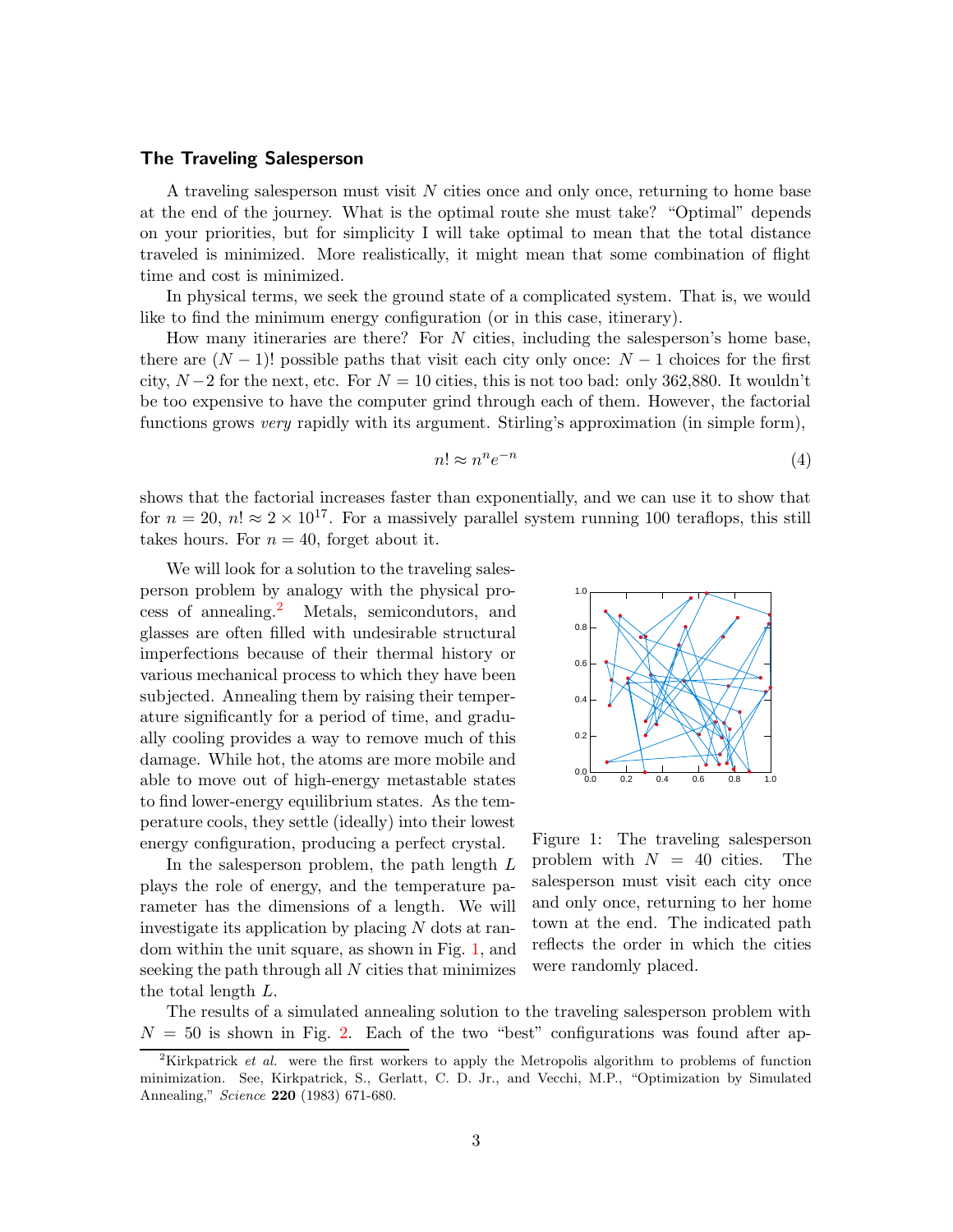

(a) A solution (b) Another solution

<span id="page-3-0"></span>Figure 2: (a) A (near) optimal path for the salesperson to take in traveling to each of 50 cities on a closed circuit. The cities are randomly positioned in a square of size 1. The optimal path was sought by the method of simulated annealing. This path has a length of 6.09, and was the best path found after sampling 16,960 paths. (b) A somewhat longer path, found for the same set of 50 cities as in (a) merely by cooling down again from a slightly lower temperature, but starting at the configuration of (a). This one has length 6.21.

proximately 17,000 configurations were tested. This represents less than  $3 \times 10^{-57}$ % of all possible configurations, and yet the two paths look fairly convincingly close to optimal. In fact, configuration (b) is slightly longer than (a), and I cannot guarantee that (a) is indeed the shortest possible. However, the simulated annealing approach finds a local minimum that is typically quite close to the optimal configuration.

### Implementation Details

There are two primary challenges to coding a solution to the Traveling Salesperson:

- Developing a method for producing a new test configuration  $B$ , given the current configuration A.
- Implementing a cooling schedule to reduce the temperature gradually as the simulation runs, thereby getting the system to settle into the lowest energy states.

#### Generating New Configurations

I have implemented two strategies for generating new configurations. Each step consists in trying one of the two strategies, which are chosen at random with equal probability. The first strategy picks two indices a and b in the range  $0 \dots (N-1)$  and reverses the path